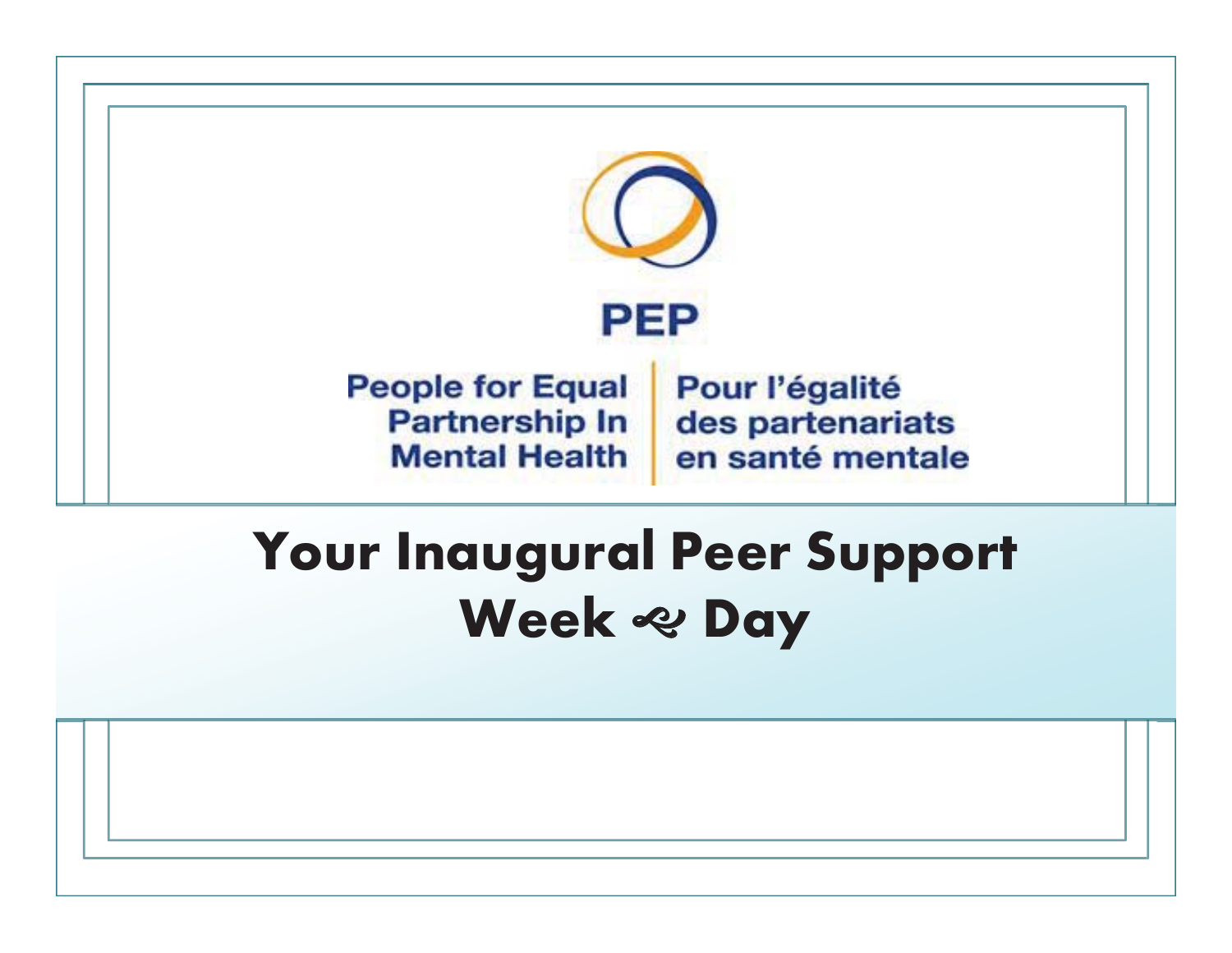## **COMMITTEE/BOARD INVOLVEMENT**

- / Work Committee
- / Board Involvement
- Full involvement by entire organization
- / Staff/Volunteers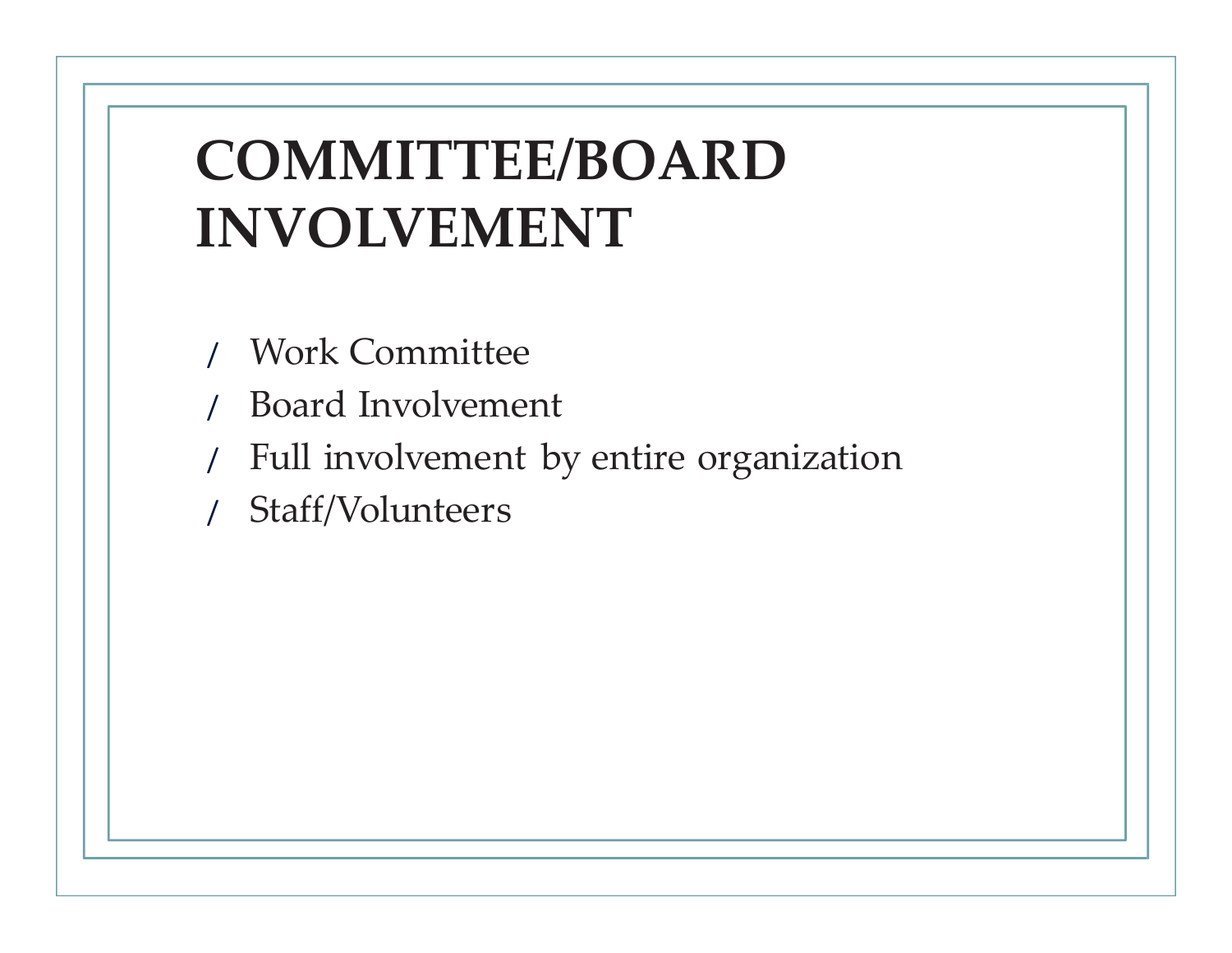# **STRUCTURE AND DURATION**

- / Day or week
- / Timing
- **Event Description**
- / Budget
- / Design
- / Venue: \*Participants
	- \*Lighting
	- \*Technical Requirements
	- \*Snack Breaks/Lunch/Dinner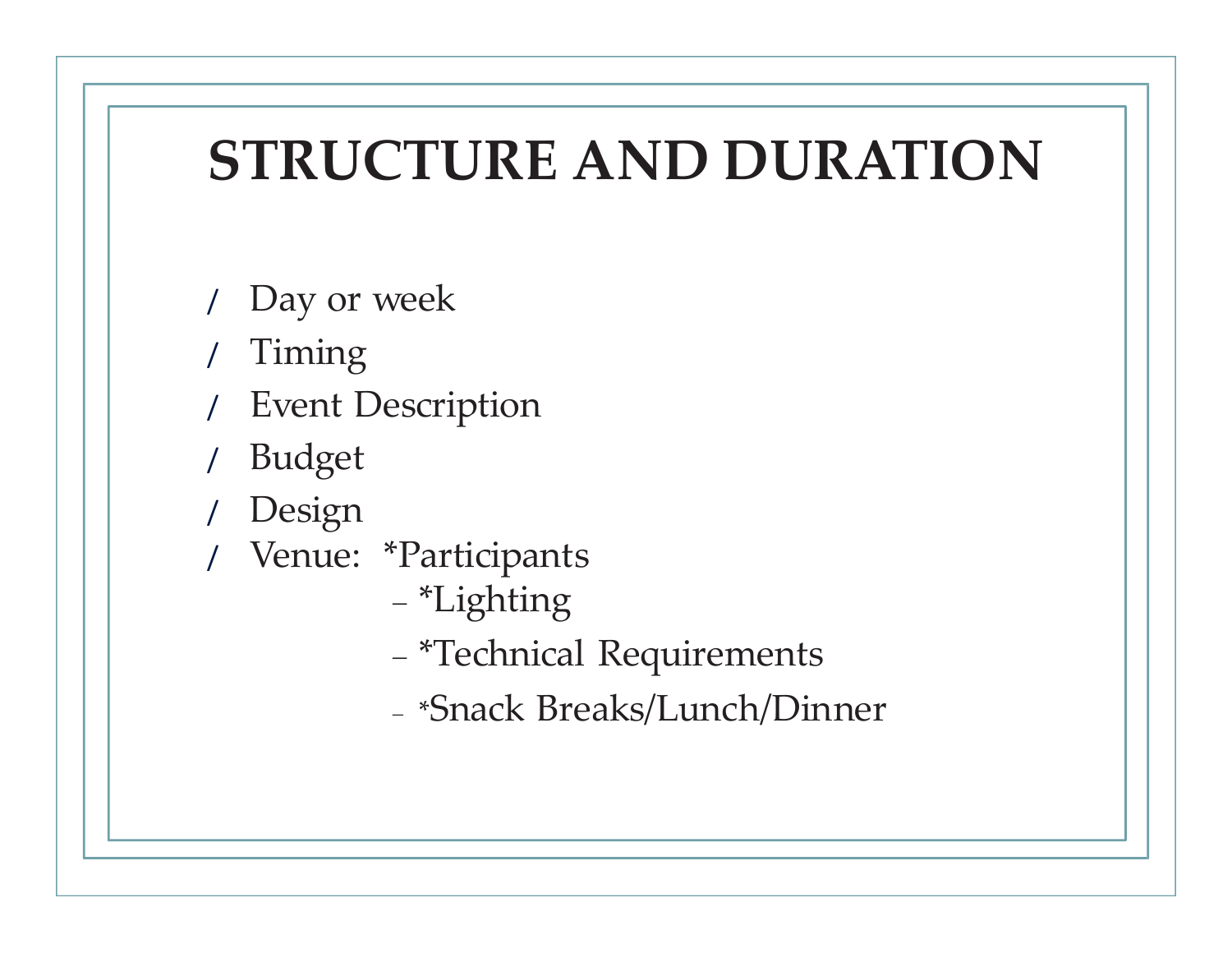

- / Decide on Primary Focus
- / Focus = Theme
- / Set preliminary date
- / Check community/Municipal Events
- / Check with Partners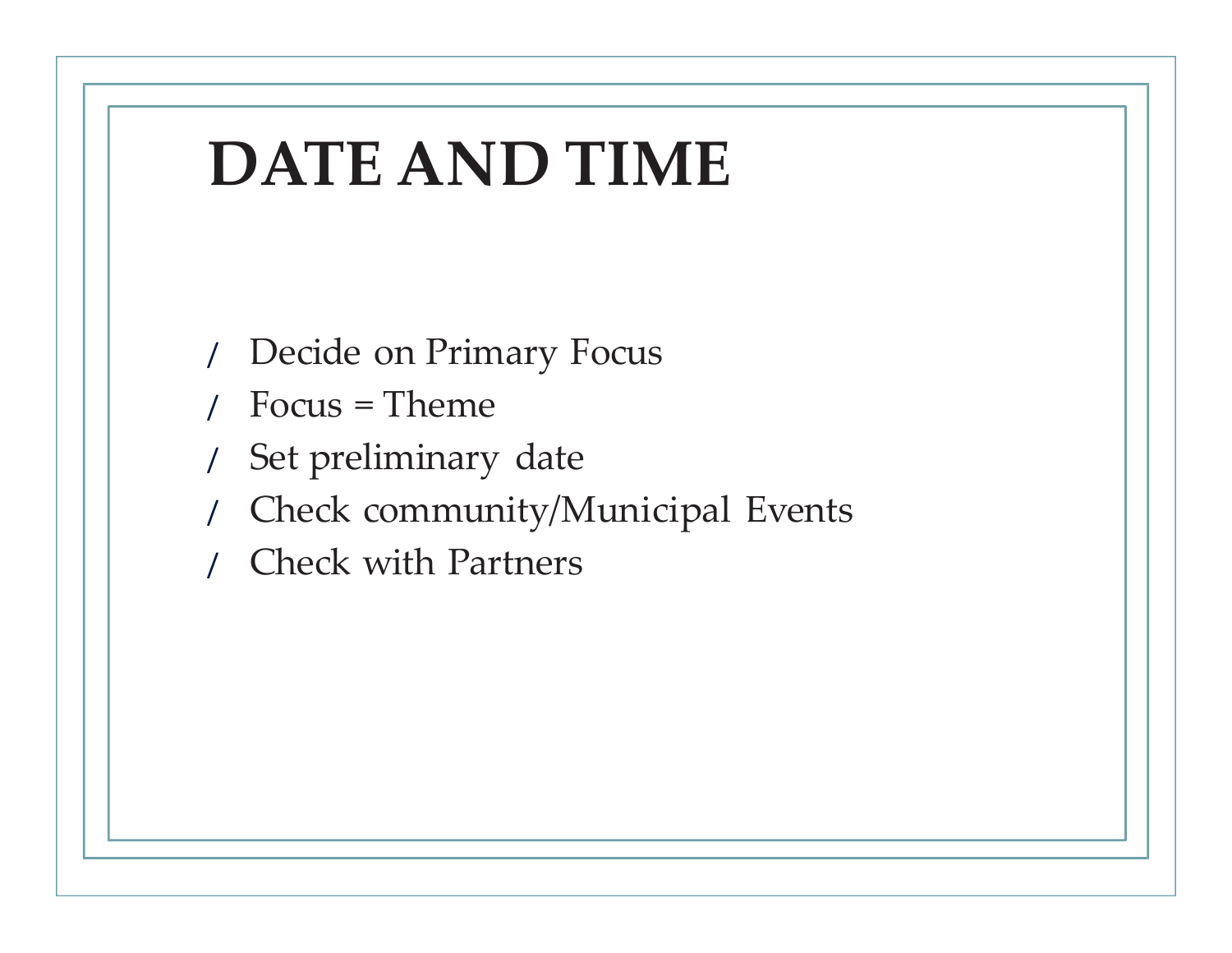# **MARKETING**

- / Budget
- / Media Types (PSA/Radio/TV/Facebook)
- / The Hook
- / Sponsors
- / Proclamation from City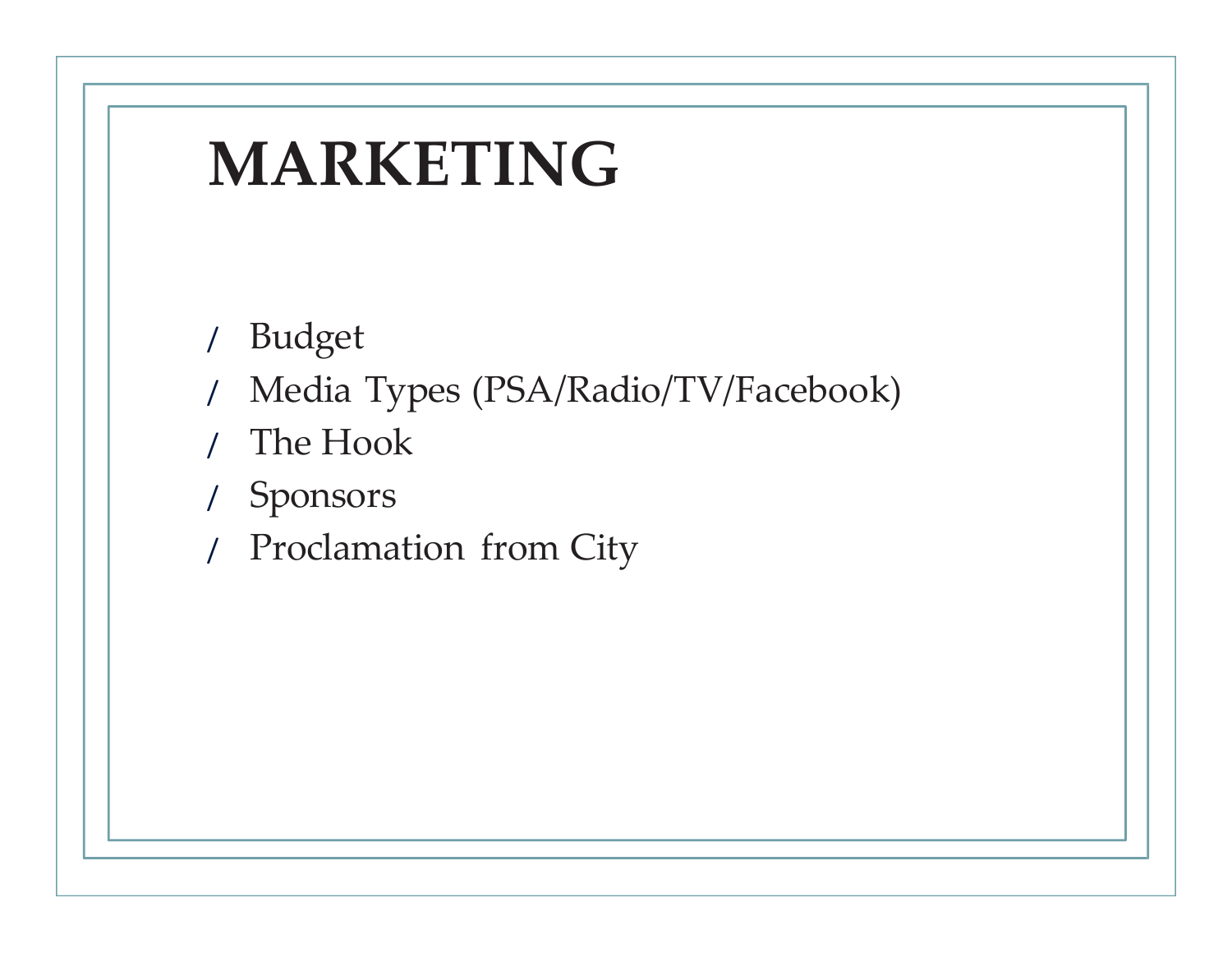# **DESIGN 1**

- / Speaker/Topics
- / Organizational Involvement (Vertical)
- / Community Involvement/Social Determinates
- / Political/Community Leaders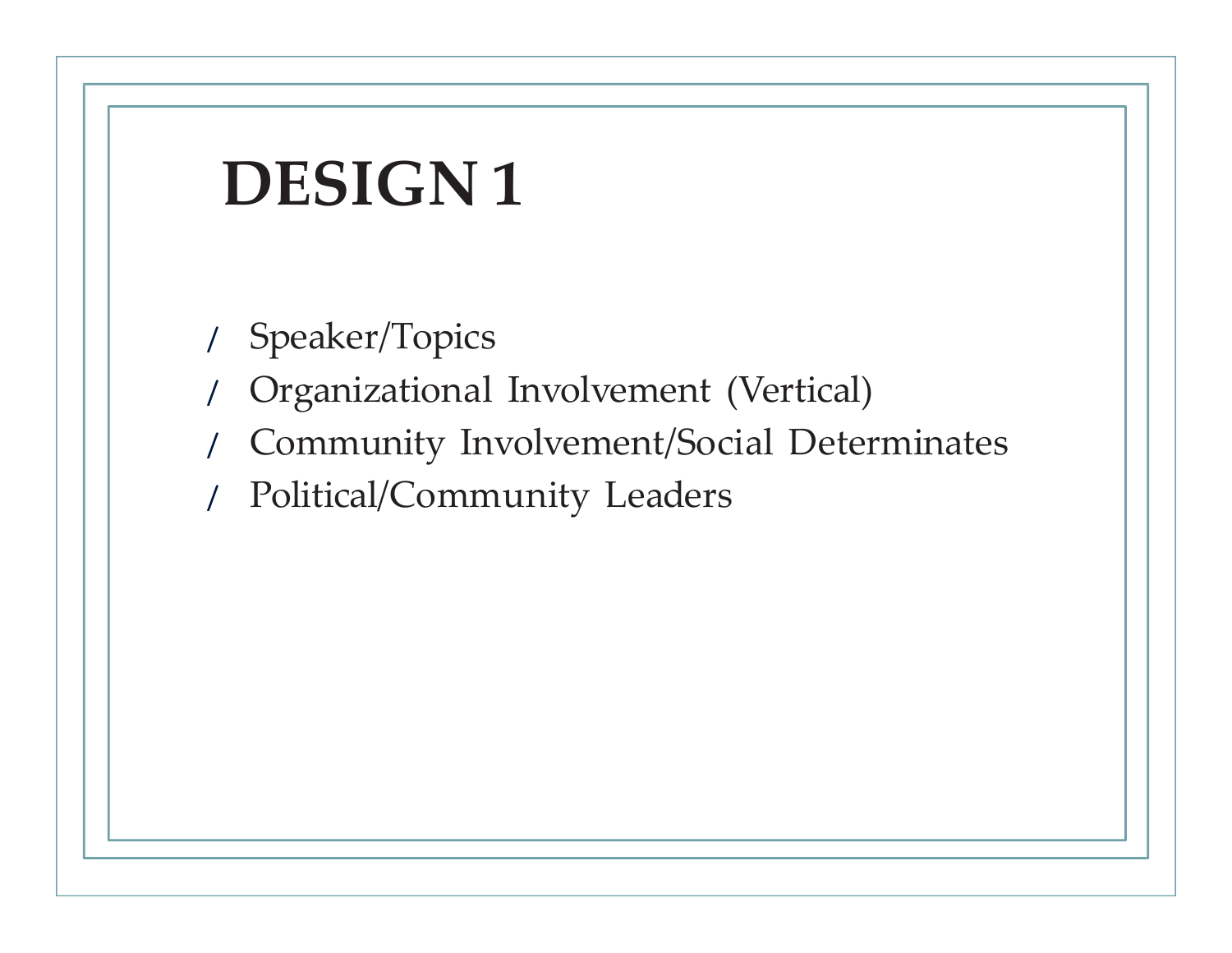## **DESIGN 2**

- / Workshop
- **Lectures**
- / Seminars
- / Celebrations
- / Community Involvement
- Peer Support/Leadership
- / Specialized Internal Program
- Other celebratory event  $\ll$  organization anniversary  $\ll$  new service unit  $\ll$  new structure  $\bm{\approx}$  open house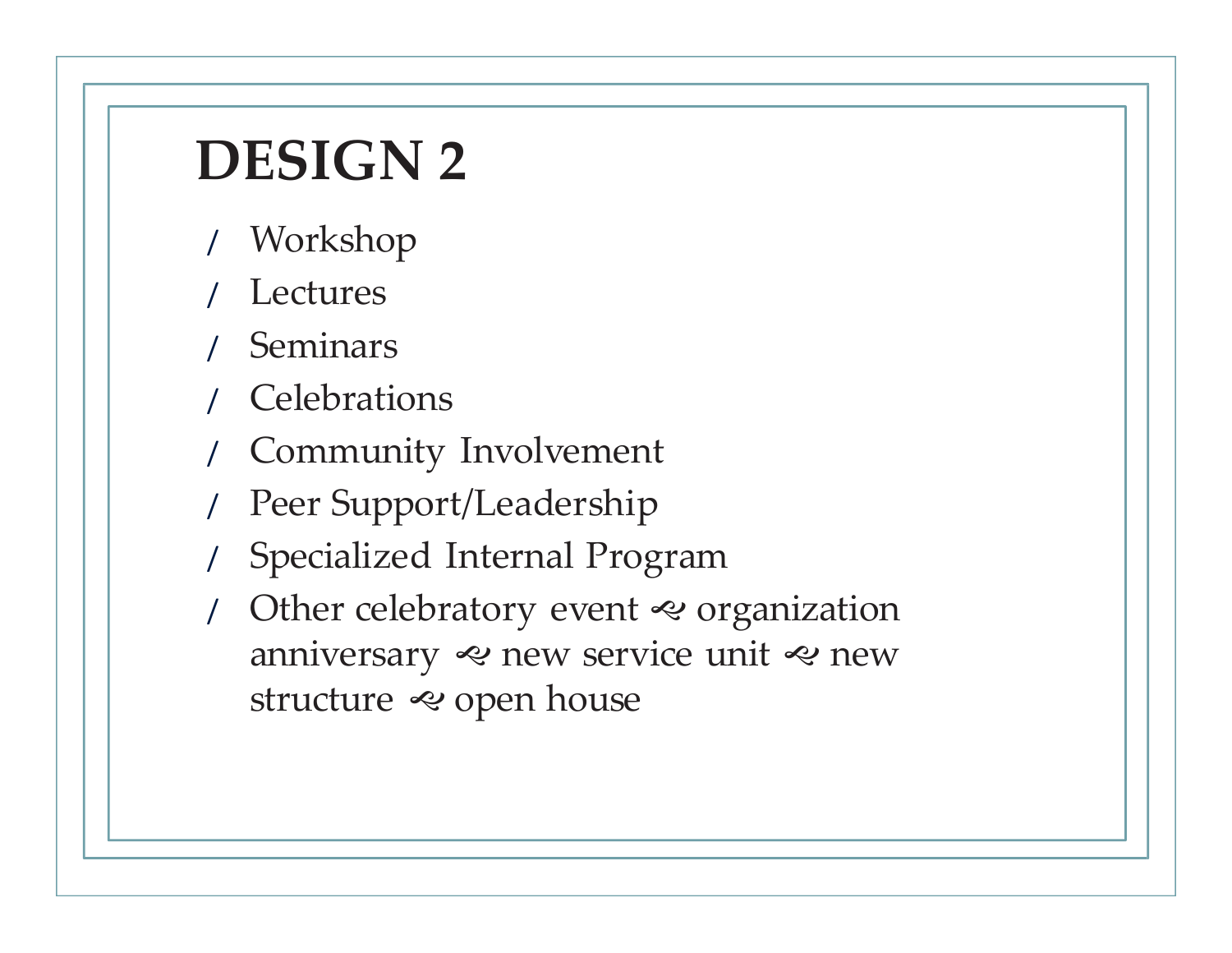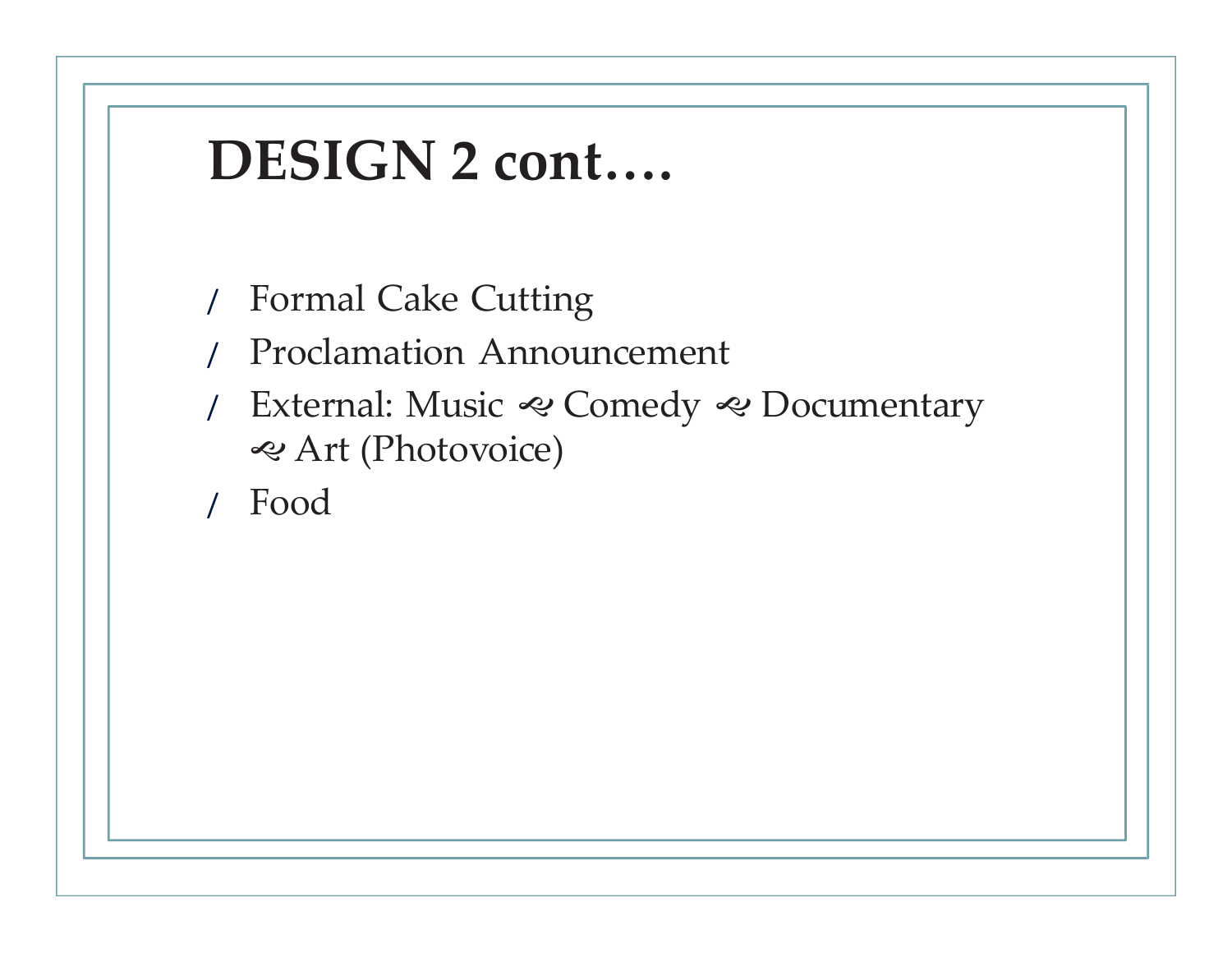#### **ADVERTISE/LAUNCH**

- / PSA ৰু Social Media ৰু Person Person ৰু Virtual triggers & Day of Launch
- / Day of Launch J Back-up Plan
- / Participant Evaluation/Satisfaction Survey